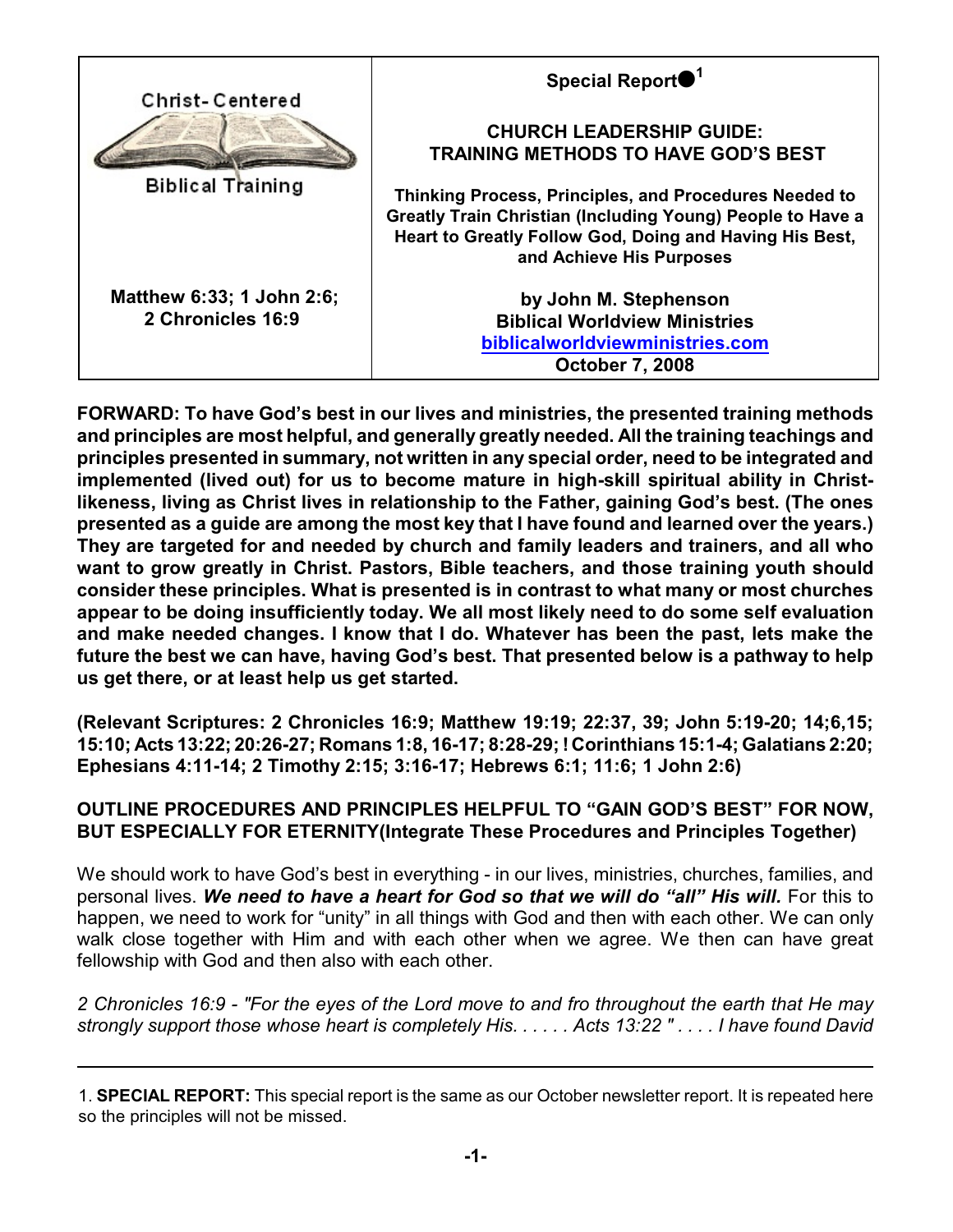*the son of Jesse, a man after My heart, who will do all My will.'*

*2 Timothy 2:15 - Be diligent to present yourself approved to God as a workman who does not need to be ashamed, handling accurately the word of truth.*

*2 Timothy 3:16-17 - All Scripture is inspired by God and profitable for teaching, for reproof, for correction, for training in righteousness; that the man of God may be adequate, equipped for every good work.*

*Acts 20:26-27 - "Therefore I testify to you this day, that I am innocent of the blood of all men. "For I did not shrink from declaring to you the whole purpose* (counsel) *of God.*

*Hebrews 6:1 Therefore leaving the elementary teaching about the Christ, let us press on to maturity, not laying again a foundation of repentance from dead works and of faith toward God*,

\* *In order to accomplish things in the best under God, we need to be outcome oriented and* with a detailed description of what the intended outcome consists and is. Then we need to choose procedures to get us there so that the outcome is actually achieved. These need to be defined as to how we actually can achieve the outcome. The description of the Outcome and Procedures can be changed, updated, and added as we learn more from God. We should look for God's leading. If we are mostly procedurally oriented and do not have a good description of the outcome, we will very likely achieve much less than that desired. For example if we work to disciple with good principles, but do not train with all that is needed for great maturity, we will not actually reach our goal of maturity in Christ. This appears to be happening to many of our churches. They teach good things. These people grow in Christ, but, in my view, do not very often in reality reach the desired mature skill levels of spiritual ability in Christ-likeness as God desires. They fall short. This falling away is greatly increasing.

Both the intended outcome and needed procedures should be described and written down in utter detail and updated when we learn more, particularly for becoming mature in Christ. We learn much more when we do this, particularly as we carry out the procedures with the complete outcome in mind. And we generally get God's leading. We should allow others to read these and make comments. (Having good teaching for Bible content without training to live as Christ lives, does not get us there. Also having random topics, however good, in training also does not get us there. We need a "complete curriculum" that is taught and trained in some manner in a reasonable time period (in one or two years (a few years), not tens of years) - e.g using the. pulpit, Sunday School, seminars, evening training.) As we precede, God will reveal more to us. He generally gives us increasing information and revelation as our faith walk increases. (E.g. If our faith walk remains somewhat stagnant (such as resulting from a lack of studying and searching out the Scriptures in detail), we may get but little information (revelation) from God. Because of such circumstances, many churches are not enduring sound doctrine. Of course God treats us differently with His Grace and Purpose. Preparing a Bible study a few weeks ahead and then teaching the study to myself over this time period, God gave me more insights for what was to be taught and with what examples. I have always been blest with this approach.)

Some churches teach Bible content and Church history in detail, but do much less on how one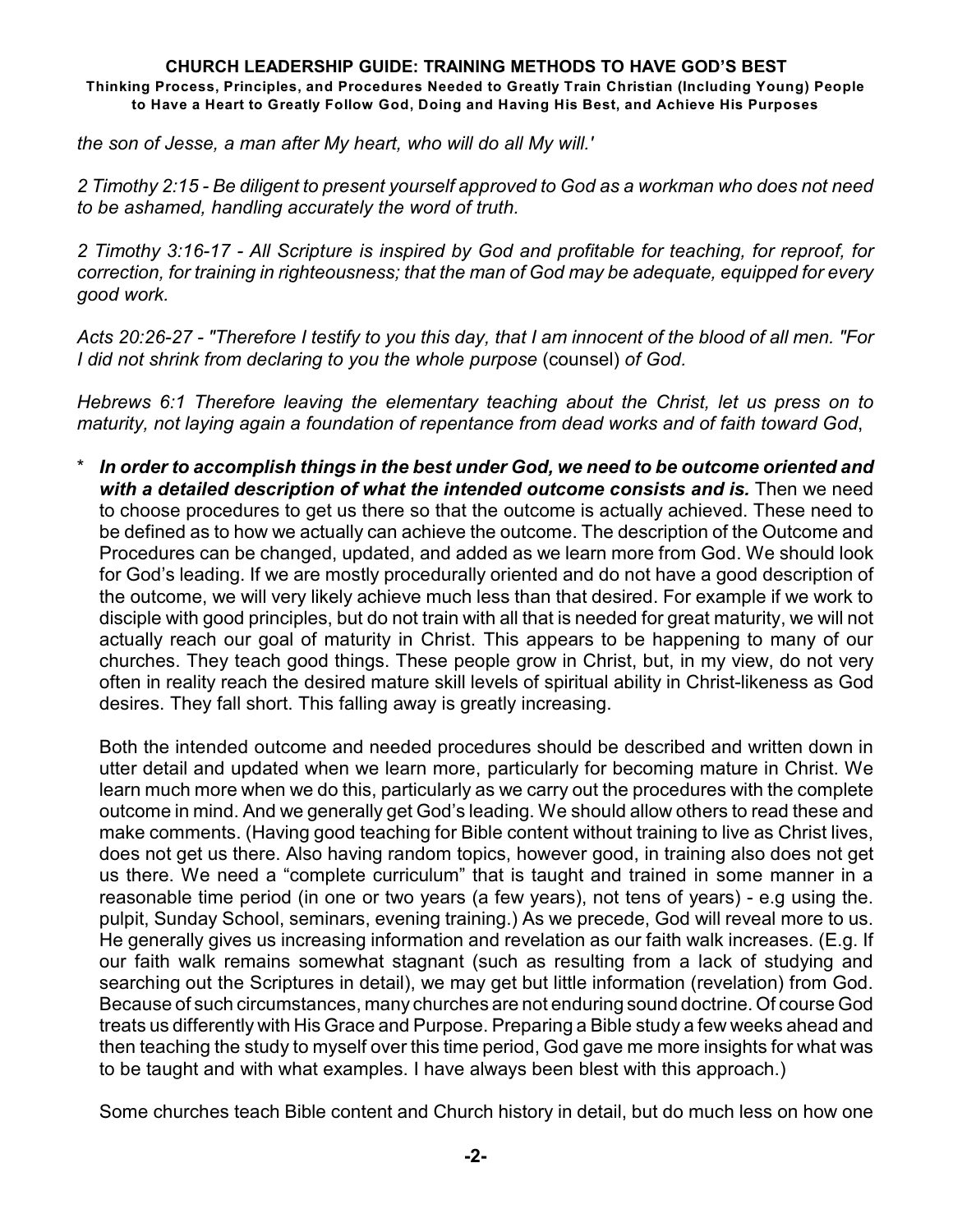lives the Christian life - living as Christ lives, how to walk by love keeping the commandments, and how to walk by faith, trusting God to fulfill His promises, and how to stand strong under persecution. Some do not train to do much evangelism. We must not let this happen to our church. In many cases, we may need to study on our own. This is what I did. I have taught these living-life principles in the church for many years. God uses me to evangelize regularly to divine appointments. This is quite exciting.

For example, if we are outcome oriented, we will work to evangelize our entire local area as Christ commands (even though we might target some areas as we begin under God's special leading), not just do some evangelism. Another example is, we will work to mature our people in Christ as God commands at the maximum skill levels we understand, not just work for spiritual growth - of course, we need to do both. We can pray for more understanding so that we will become more outcome oriented. Training people to be disciples of Christ, we need to be outcome oriented. Of course, we will always do first the part of these that God places before us as priority. But as a group of churches, working together, we can very likely accomplish both outcomes.

For example, we need to have the outcome of being mature in Christ, living as He lives, with a detailed description of what being mature in Christ consists - what we have become and what we are thinking, believing, and doing, how we live. We are to have mature principles in our lives as to how we know and relate to God in His Greatness. *All of this must come from the Bible all from God the Father as a source - none from us as a source. Then we must find the* **procedures in the Bible for how we (help us) get there.** (Scriptures very often have to be integrated together in order for us to gain the mature understanding. This is an exercise of faith as we search for them and integrate them.) Both of these, we should be described in detail being written down (computer). We can update our training as we learn more. In many cases, God gives us procedures and judgment criteria for doing things in life when the details cannot be in the Bible (e.g. Such as we are to work for a living, but the Bible does not say where. But we can believe our choice is led of God. He may chose to close some doors.)

We must be careful when studying a book on (or about) the Bible. The choice of studying a book on the Bible in the classroom generally is procedure, not outcome oriented. It provides only some of the training needed to become mature in Christ. We need to see how the book teachings fit into *all* that is needed to be taught and trained and continue our teaching until the entire curriculum is studied. Thus, we should select books that have teachings that fit into those of our entire curriculum. We should, in my view, avoid using books that have questionable doctrines and misleading teachings, using mostly paraphrased Bibles (have much interpretation) instead of only the king James and New American Standard Bible .(Thus, in my view, It is best to avoid such books as *The Purpose Driven Life* and like authored books - I realize that many may disagree here*)*. (Such books by Blackaby and Nee are very good. There are many others on my book shelf.) We need to carry out the training that covers all the bases so to speak in some way over a reasonable time period- the entire needed curriculum.

We only have maturity in Christ when we have "experience" of living out the principles, not just having the knowledge for what we are to do. This involves being in ministry somewhere, where we can see God leading and using us. We need to live under authority. All mature Christians,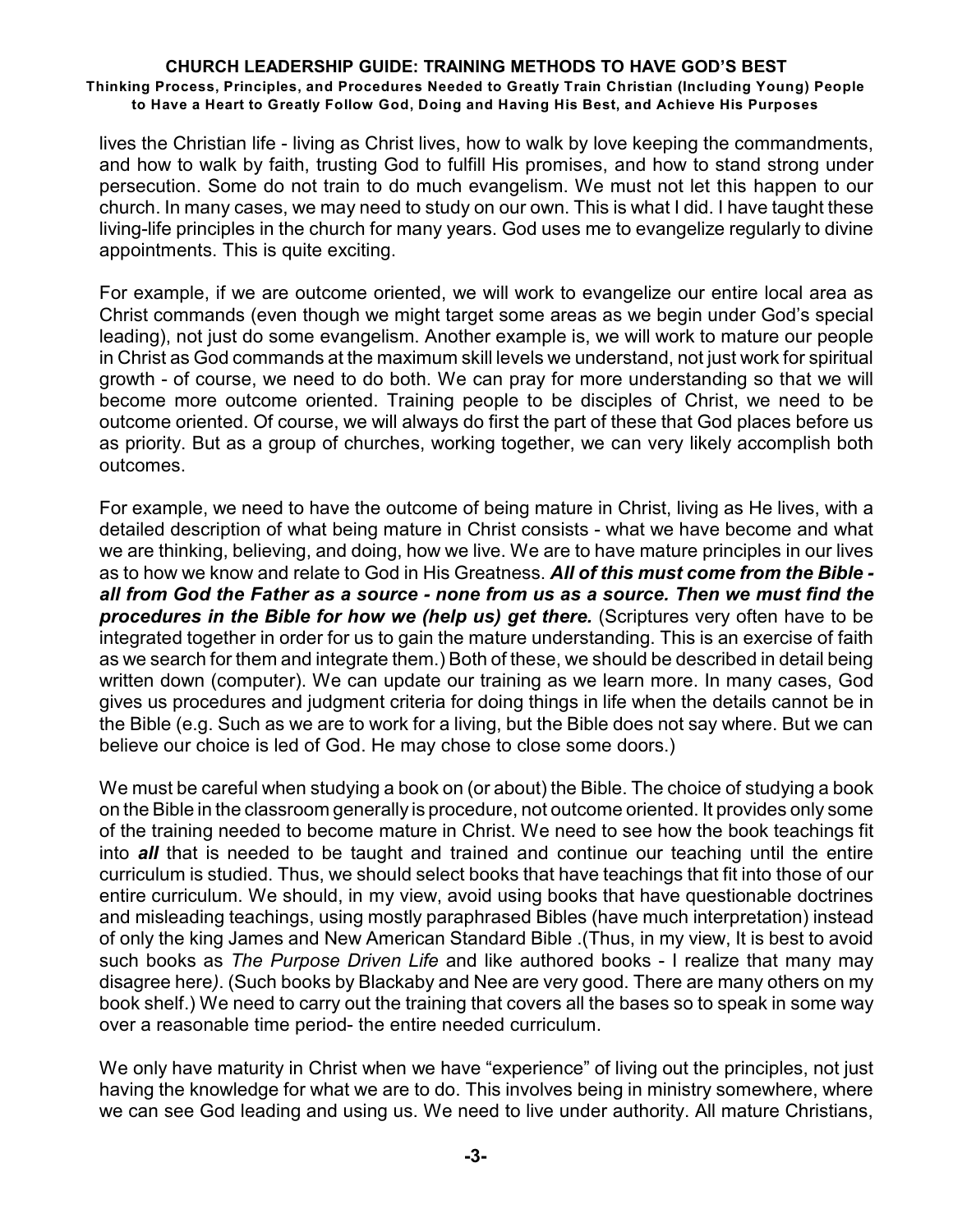and those becoming mature, will be in ministry somewhere, worshiping and glorifying God, living the godly life, standing strong on Christian-Faith doctrines, and helping the needy. We need to live under authority.

\* *People grow when there is a challenge set before them to accomplish some well defined purpose (outcome) - to become better or more than they are or to accomplish something great under God.* Then we must pursue this challenge (with procedures) with excellence, expediency, and thoroughness.

We should put a challenge before our people and ourselves to become more than we are in Christ. I grew and learned the most and accomplished the most when I was working toward some goal - desired outcome. This was the challenge before me, such as college, leading a group in industry, teaching the Bible in the Church, leading a home Bible study, developing my web site, and especially rearing my family. (Many churches are stagnant to some degree for there is little challenge before the people to work for objectives with on-the-job experience, such as working together to evangelize the children in our total local area and to become maximum mature in Christ so that we can know and relate to God in His Greatness.)

For example, a church years ago was to finance and build a large new building for the Sunday School. The people were all excited and worked hard as a team for they could see many coming to and growing in Christ. Building and having the new building was the challenge before them. They stepped up to the challenge with enthusiasm because they could visualize the desired and obtainable results.

- **We need to use age target evangelism.** We should work to evangelize and train the children and youth at high priority. Statistics show that 85% of the people coming to Christ do so in the age range 4-14 and about 99% before they leave college. Churches, working together, should have a major evangelism program to reach the children. They can work with Child Evangelism Fellowship and establish hundreds of after-school Bible clubs in the United States. There are many already. I have worked in many.
- *We need to be eternity oriented.* We need to have the best condition and mature developed spiritual ability in our lives we can have (such as mature experiential living as Christ lives, living by love, and living by faith) when we enter eternity (when we die) so that we can know and relate to God in His depth-breadth toward His fullest - the best we can have. Apart from this, there is nothing. What else is there? Thus, we need to be mature in Christ - the maximum we can have. Our Lord Jesus Christ is our only role model. Only God can measure our maturity. The measure of our maturity is how does our walk before God compare with that of Christ if He, being perfect, were to act in our place.

There are reasons to believe that the maturity in Christ we have at death, we may have forever. (The events of the entire Bible are designed to have us gain maturity so we can know and relate to God. God commands us to pursue maturity and not always teach over and over again the basic fundamentals. The development environment of the world, the flesh and the devil will not be in heaven. When we train, we make mistakes that are sins. There is no sin in heaven.) The main reason we are here is to gain this maturity in Christ so we can know and relate to God.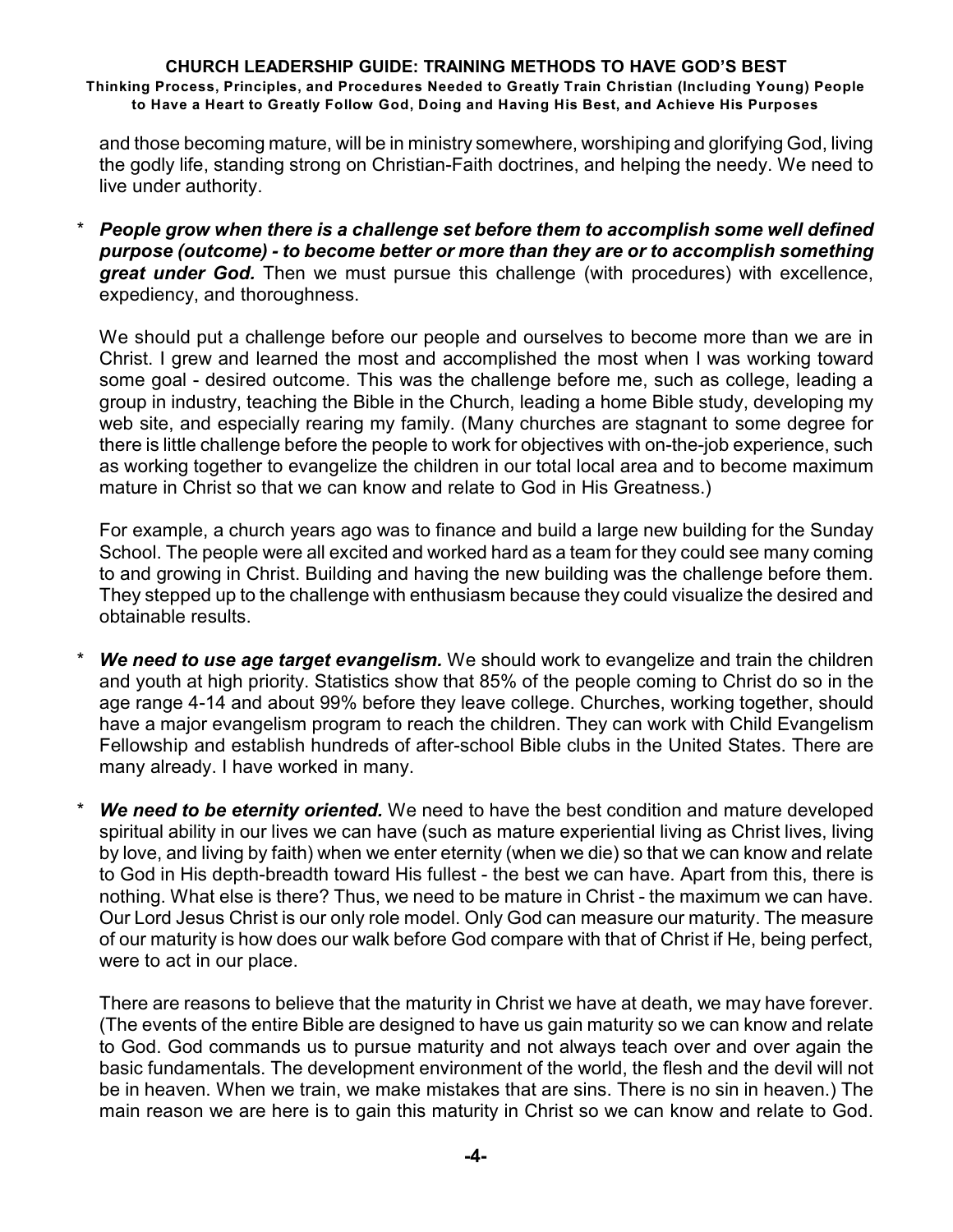Again, apart from this relationship and outcome, in my view, there is nothing - of course much goes with it. Thus, we should pay attention to God and pursue (with procedures) maturity (the outcome) as He commands. God may use our maturity in eternity in different ways that we can know now. *We can hurt our lives and those we train now, when later we and they are in eternity, by not pursuing and training now for maturity sufficiently as God commands. Not having adequate training, we will not gain and have the ability to know and relate to God as much, and not now living the Christian life as we should, we will receive less rewards in heaven.* (Will we, as trainers, be judged by God if we do inadequate training? My answer is yes.) The question becomes, how do we do it? Not understanding our maturity can be fixed forever at death, or that we think but little about it, churches can dumb down their training to reach the youth, believing they will not hurt their people. (Of course churches want to do right.) They will do mostly evangelism, very often using the world's techniques and a watered-down Gospel. Acting this way, is to be doctrinally poor. (The Bible teaches that in the endtimes churches will not endure sound doctrine. Can this be now. This is what I believe.)

- We will live our lives more greatly for God when we appreciate His absolute and infinite *Greatness and have a great love for Him as to know and to obey His commandments.* Then, appreciating His infinite and complete perfect Greatness, we will realize that all of life's direction in thought and action must come from Him. Understanding His Greatness, we will make no attempt to go our own way as many churches are doing today. We, being created beings, are only good to the extent that God has given us His good and we live it out under His direction. We must let Him work all things together for good. Only He is able, and when we try, being depraved, we sin. (Must all sin comes as we, ourselves, attempt to work all things together for good.) We need to die to self for life and for life's direction. We will live and work out what Christ is working in us. We will (are to) believe that what we are doing, the college we select etc., all came from God as a source - He is the guide over our entire life. This can be called the filling and leading of the Holy Spirit. In eternity, God will direct our every thought and action we will ever have, very likely commensurate with our spiritual ability, calling, gifting, and eternity-life purpose. Living this way, we will have fellowship with God (and with each other) and enjoy Him forever. We will live perfect lives amidst God's Great Glory. Of course, we are to love each other as we love ourselves.
- *We become mature in Christ when we live as He lives.* **He did only what came from God the** Father as a source. Then when people saw Him, they did not see Him, because He, from Himself as a source, was doing nothing. Instead they saw God the Father living out through Him. We are to live this way, living out what the Father and Christ are working in us. Then when people see us, they will see Christ and the Father because we, from ourselves as a source, will be doing nothing.

Thus, we will study the Bible thoroughly for the details for how Christ lives and summarize them in charts and/or in a report. Becoming mature requires on-the-job training and a godly pursuit with others around us with the same goal, where we can help each other, having different and supporting gifts. Apart from this goal for how we are to live, as stated, there is nothing, particularly from the eternal perspective.

**We should "train" more than just teach.** Teaching we mainly teach with primarily with the what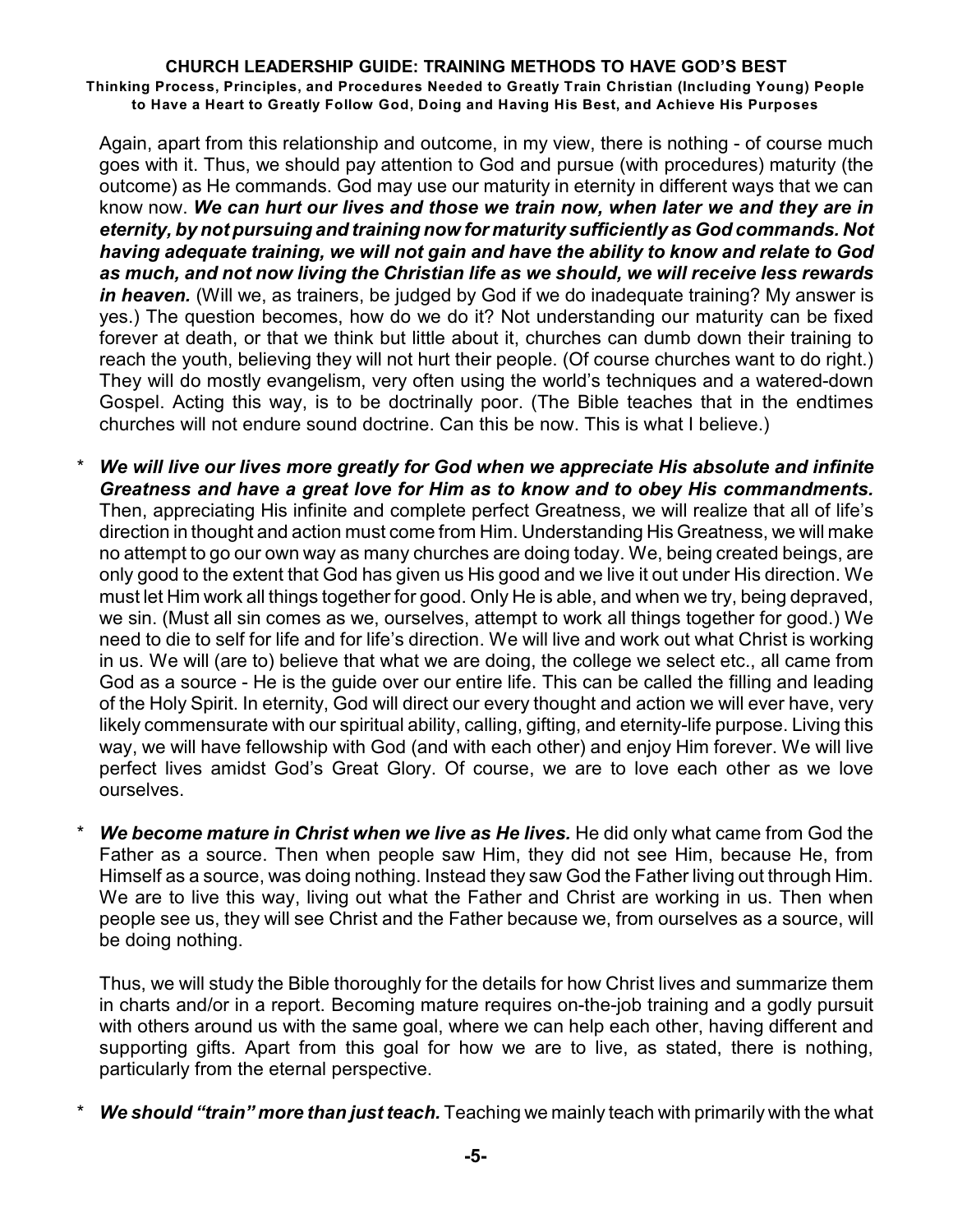to's. (Many of our pastors do mainly this in their sermons.) Training, we should share the what to's, the how to's, examples of how we live these out, testimony for how we as trainers and others have lived them out, and ways to put people into on-the-job training in the Church or at home. We can use true-false questions and case studies in the training, applying principles from the Scriptures. Again, we gain maturity in reality, when we have "the experience" of living out the principles, not just knowing them.

- \* *Recognize that in most all training groups and in church congregations (there are exceptions), there exists the gung ho, the very faithful, and the watchers (just attenders).* We should work about 80% of our time with the faithful and gung ho and/or provide special training, including seminars, for them, putting a challenge before them for achievement. We should encourage the watchers (challenge them) to become the faithful and the gung ho. One must not dumb down the entire group or class at the level of the watchers or no one gains - the outcome is minimal, if that - even if what we actually do is good training. Few if any gain maturity unless they themselves, being the gung ho, study and work on their own. This is what I had to do. *Dumbing down our training level, we become the immature church with a loss of biblical intellect with a low plateau of Bible knowledge. Is this not Satanic strategy? Then fewer people will be in ministry and fewer will come to Christ for salvation. Less evangelism will be done and fewer after-school Bible clubs will be established. This what appears to be happening in many of our churches today.*(I attended a Greek class one time where the teacher taught at the lowest common denominator of the class. Half way through the term, half of the class, those wanting to learn, left - there was no point in staying. *We must be careful not to do this in the church.*)
- \* *As our church young people leave high school for college, we should put a Christian growth challenge before them to become more than they are.* Having this, and being previously involved in Christ's work, they will continue to attend church and be in ministry. (But today because of insufficient training and challenge, many of our young people no longer attend church when they go to college. They very likely will not become involved in ministry. Our church young people's groups have not taken them anywhere. We want to have fellowship to be sure, but to become mature in Christ, living as He lives, must be our goal and part of our major training. Otherwise, as leaders, we have not done our job under the Lord.) (Churches that I have attended had good teaching at the a,b,c level (say 0-4), but were greatly lacking at the more advanced levels needed to gain a much greater maturity (say 8-10).

(I have seen cases where a church hired a youth pastor out of seminary or Bible school (educated with knowledge of Bible content but with little on the Christian life and without on-thejob experience) to train the high school group. And after a few years went by and he gained experience, he left and went to another church. This process was repeated and the young people never gained much mature learning and experience.)

**\*** *We will have a detailed doctrinal statement of our personal basic beliefs for our Christian faith from the Bible.* See our doctrinal statements as examples on our web site under ABOUT US, and under TRAINING.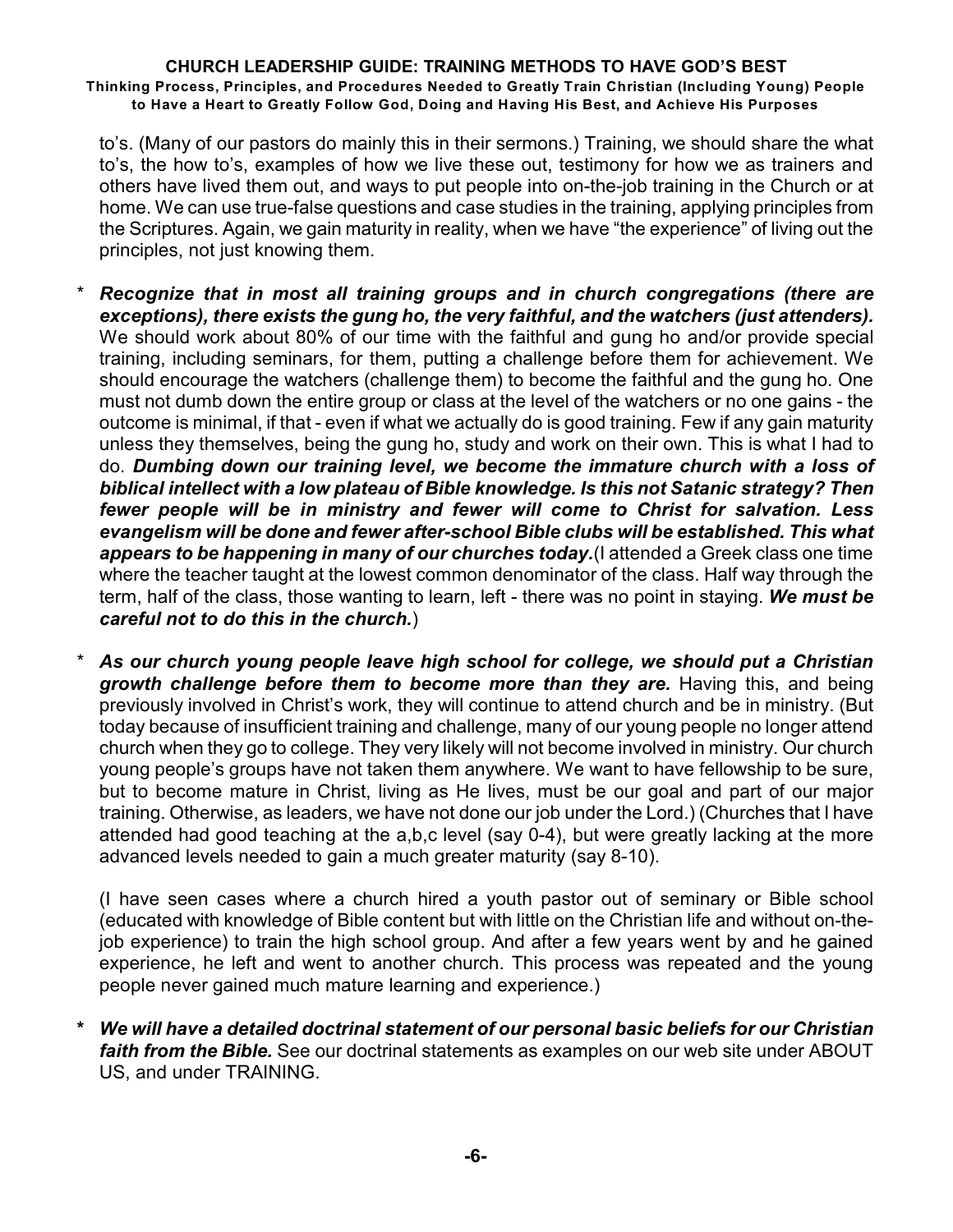**\*** *The following is a good leadership and management approach I have used for many years. You might want to implement it.* To begin a project or each year, bring your task (ministry) leaders together (you're their leader) and give them the instructions from the customer and the top boss and also yours. In this case, the customer's instructions would be God's. Then ask them to prepare a "detailed written planning report" that describes the customer's requirements (can refer to customer document using specific paragraphs),their goals, outcomes, tasks, teachings (source of teachings), schedules, training, who will do each task, and special things related to their work. This process forces task leaders to think through their entire job and to ask for God's leading. Then bring all the task leaders together and have them share their reports. Then have detailed discussions both horizontally and vertically. Workers then learn key items from their peers and heads. Then have the task leaders update their reports based on the agreed upon discussions. This approach allows everyone to know what the others will be doing and how they can best work together and implement the boss's requirements. It is a basis for good team work and to accomplish and have God's best. (I have been in churches where one or more ministry groups did not know what the other groups were doing or teaching. One could not run an industry job this way such as designing and building a satellite. Of course the reports can be updated as needed. This approach could be used in our churches for better team work and more efficient ministry. It can bring wrong and insufficient approaches and doctrines to light. Of course all leaders need to be outcome oriented first and then procedural oriented to accomplish the needed outcome.

**SUMMARY:** *To accomplish the above, as previously stated, with a sense of excellence, we should search the Bible for all that God wants us to do and to the degree by which He wants them done, and then do so with excellence, thoroughness, and expediency.* We can target particular ministries and teachings initially as God leads. We will do nothing else. As stated, we can update what we do as we learn more. We need a complete curriculum representing God's Whole Counsel, not just good random studies. There should be a schedule for how the entire curriculum will be taught (training) in some reasonable time period (viz. sermons, seminars, special studies, Sunday School, Church Discipleship Training Center). There can be special studies for the children at their level of learning.

In this, we should also have a complete curriculum representing God's Whole Counsel and purpose for Bible training that leads to bringing our people to a maximum maturity in Christ at the highest skill levels. The apostle Paul did this and He stated that, by doing so, he was not guilty of the blood of the people. We should write these down and update them as we learn more. Of course we must "do" what He wants done because maturity comes with experience, not just with knowledge. (If I teach you only in ground school how to fly an airplane, not having in-flight experience, I will not give you the keys to my airplane.) (In application, I would not give you a church teaching and training job unless you have known and lived out the principles.)

Pastors and teachers should know the doctrines and have lived them out in experience (having some maturity in them) "before" they teach them. They can have sessions where they can practice them. For example, no one should teach and train for how to have good families and train them only after they have had a family of their own and lived out the teachings, or have the training experience and background to determine what the needed teachings are and how to live them out. (Many of us will need to train with on-the-job training. This happens in families.) *But experience*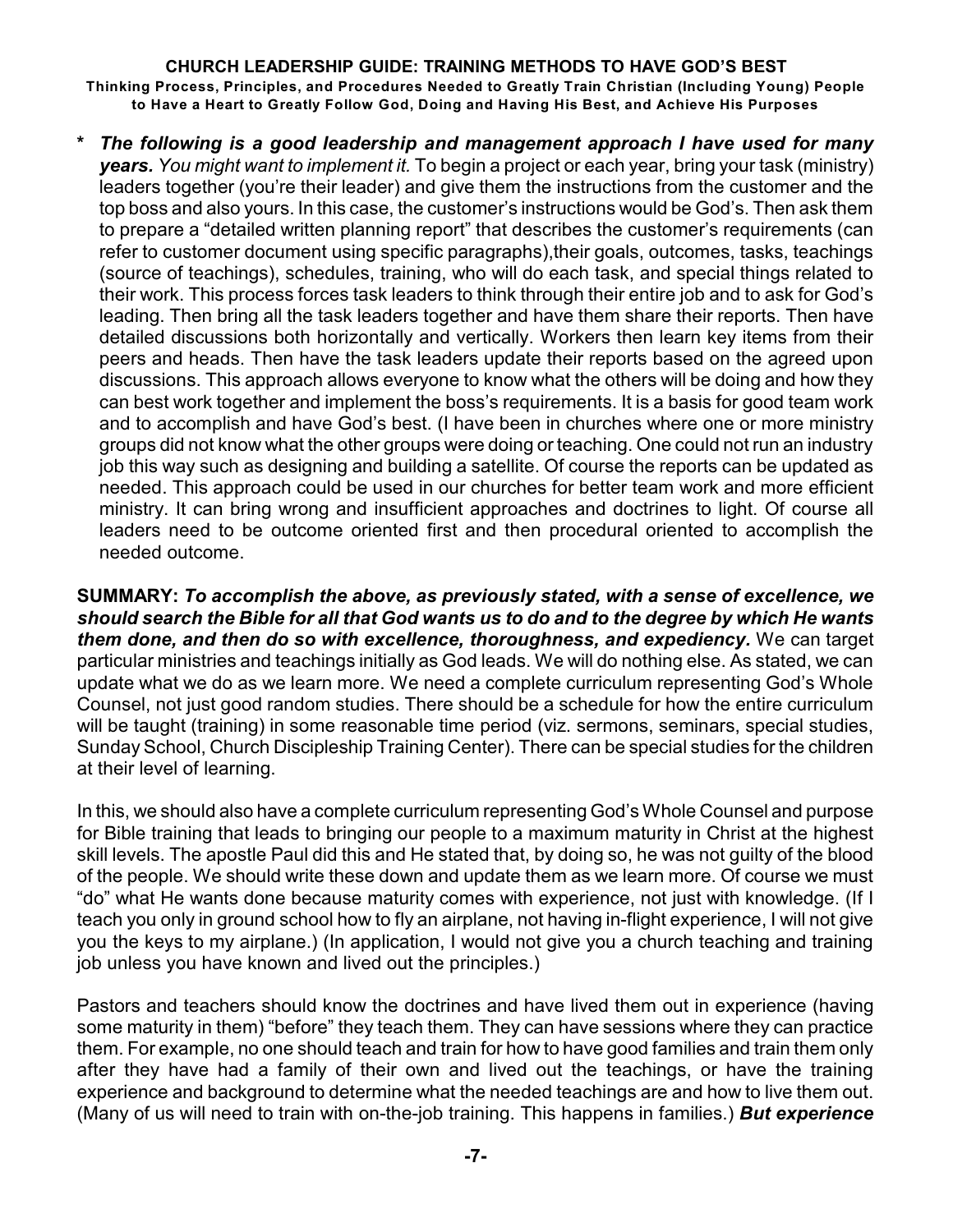# *of living out the principles personally is most needed.*

*We can only change the nation for Christ, if we work to evangelize and train the children and the youth. But the current dumbing down in the church and in public schools is changing the world for Satan. We must not let this happen. We should now have a major-major- major ministry to reach the children such as establishing many-many-many after-school Bible clubs.* **But will we do it?**

**There no doubt are other procedures and principles needed, but those presented are a basic minimum.**

**Your comments on this newsletter report are appreciated.**

**RECOMMENDED READING FROM MY WEB SITE:** As a start, one can read and study: (1) *Living by God's Righteousness;* (2) my ppt charts on *Christian-Life Relationship Principles*; and (3) *Keys to Becoming Mature in Christ-likeness In Relationship Living (Needed for Now and in Eternity to Know and to Relate to Our Perfect God Toward His Fullness in Depth-Breadth).* These reports are found under TRAINING.

**I have taught and trained with versions of these topics and my ppt charts for years.**

# **ADDITIONAL TOPICS THAT NEED TO BE CONSIDERED IN ORDER TO HAVE GOD'S BEST AND GAIN MAXIMUM MATURITY IN CHRIST**

**\*** *The times allowed now to mature our people and to evangelize our areas, especially the children, appears to be very short.* We must act now with a sense of urgency and train more often and pick the most needed topics of being mature in Christ. Signs, now, all around us signal the endtimes Tribulation can come at any time. Our training time can be soon truncated at least in freedom. If we do not do the needed training, we can grieve over our children when the government attempts to indoctrinate them with world government and world religion in the Tribulation without Christ and the Bible. *You must appreciate that the Church will go through the endtimes Tribulation. The falling away of the Church, particularly in America, is responsible for its coming. The Church is raptured at Christ' s Second Coming after the tares are bundled for the fire in the Great Tribulation.*

See our reports: (1)*God's Plan Over History for Man to Become Mature in Christ Needed to Eternally Know and Relate to Our Perfect God in His Greatness;* (2)*The Pattern View of Prophecy - The Many Doctrines of Prophecy Show Clearly the Rapture Will Come Post-Tribulational and the 1000 Years During Christ's Second Coming; Summary Report: and* (3) *Interpretation Errors That Wrongly Help Establish the Pre-Tribulation Rapture View - Interpretation Errors Showing The Pre-Tribulation Rapture View Is Incorrect And Is Not Taught in Scripture.* (Document one is found under BIBLICAL WORLDVIEW, and two and three are found under PROPHECY on our web site.)

\* *We should use music that brings maximum worship and praise to God - give the best we*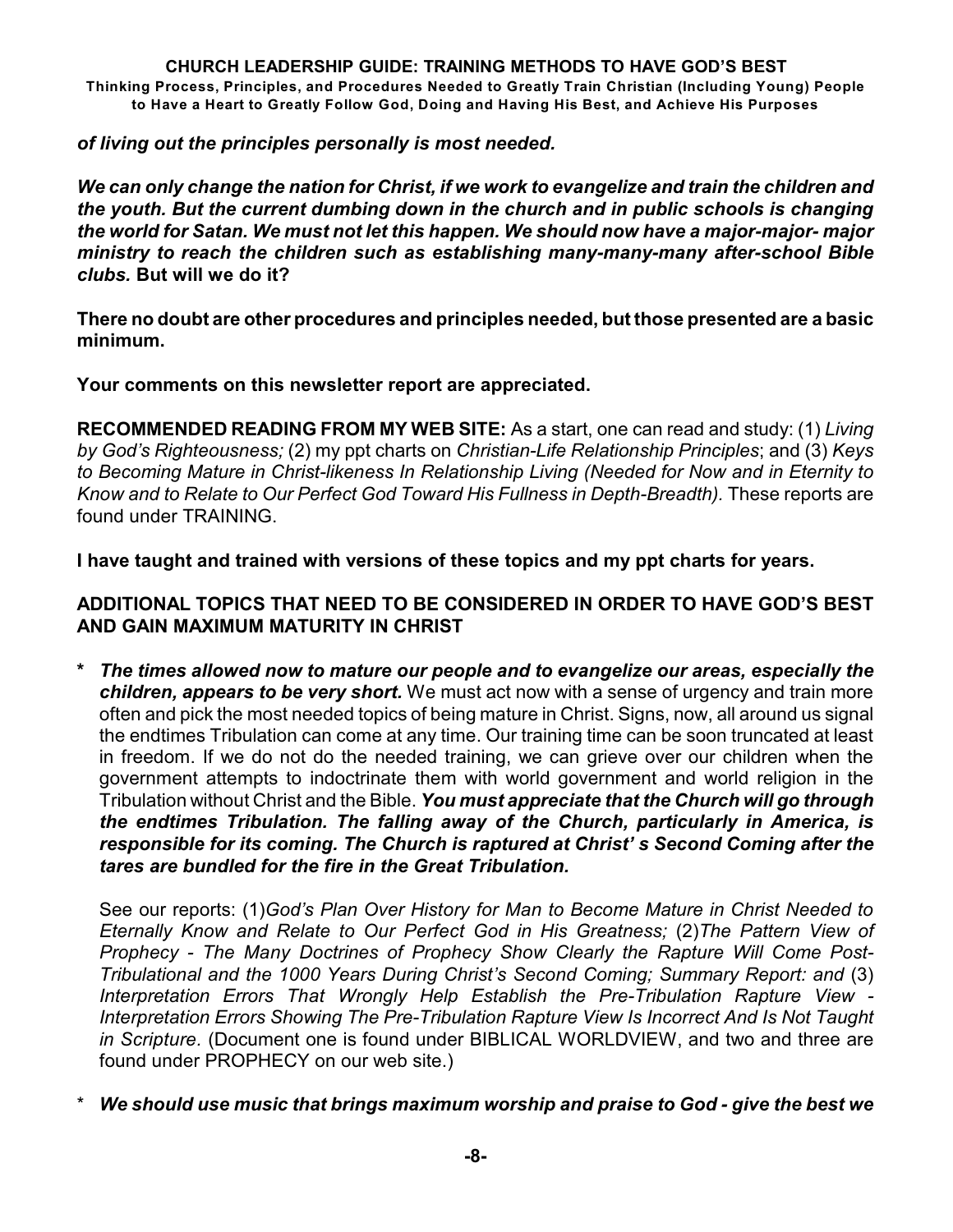# *know to Him, so that we can truly worship Him in Spirit and in Truth.*

**(I fully realize that Christians disagree on this topic with a great increasing acceptance of loud beat rock type music. But because the church is in a great falling away, this music topic must be discussed if we truly want God's best and want all of us to be in unity with God and each other. We need to use music that is acceptable to God and actually brings Him actual worship - music that is not derived from Satan.)**

Good music includes the great hymns, some choruses, and Gospel music. Choruses, however, are generally doctrinally shallow and very often the lyrics are very repetitive. We should avoid music that makes us move (jump around and move our arms) and that decreases our worship in Spirit, Truth, and from our hearts. We should avoid such as loud rock repetitive beat music. Such music is profane for it is of the devil. Reports show it came from voodooism and was used to call up demons and evil spirits. (Do you want evil spirits and demons in your church services and youth groups camouflaged in some manner in the way you do things? It leads to dumbdowned teaching - mainly a,b,c's, so fewer will be saved, be in ministry, and grow to maturity. (This is satanic strategy so that the endtimes church will be immature and will fall away under persecution and allow Satan more power to bring the endtimes Tribulation.) Thus, in my view, churches that are using it, are using profanity and satanic strategy. There is other contemporary music without the loud beat that can be good that allows diving jumping around such as some black people use. Studies show that when regularly sitting under loud rock type music the sensitivity to the Holy Spirt and the analytical mind functions are desensitized. This causes decreased interest in detailed studies and the desire to go all the way with God. Of course there may be exceptions. *I have observed leaders and pastors in contemporary rock beat church services use sloppy cloths and shorts. To me this is total disrespect for God. But this comes with the contemporary loud rock beat music used to draw the youth. (In my view, one who sits regularly under loud repetitive beat rock music most probably can gain some Bible knowledge, but most likely will never gain maximum maturity in Christ - living as Christ with everything coming from God the Father.)*

(I fully realize, as stated, that Christians have different views on this topic of music and choices are controversial. We have to realize that music is not neutral and amoral. It has a definite affect on us. I have reports that show the evil of using rock music. One person wrote that using rock music is like placing Scriptures on whisky bottles. Such may help draw the youth, but it is not of God and should not be used. *It is a major departure from God's best.* It is bringing the world into the Church. (Just examine the lives of those in the secular world that play and sing rock music.)

I recommend that those desiring to use this loud rock music do some very serious praying and research on the subject. If you do, you will never use rock music again. Does it or can it bring worship to God? It does give people an (ungodly) experience. This is why many Christians like it. But because most of our youth are accepting it, Satan is changing the church world.

Thus, in summary, using rock music is departing from God's best. Many youth with whom I have talked who sit under this music and have only a,b,c training now, know but little Bible doctrine